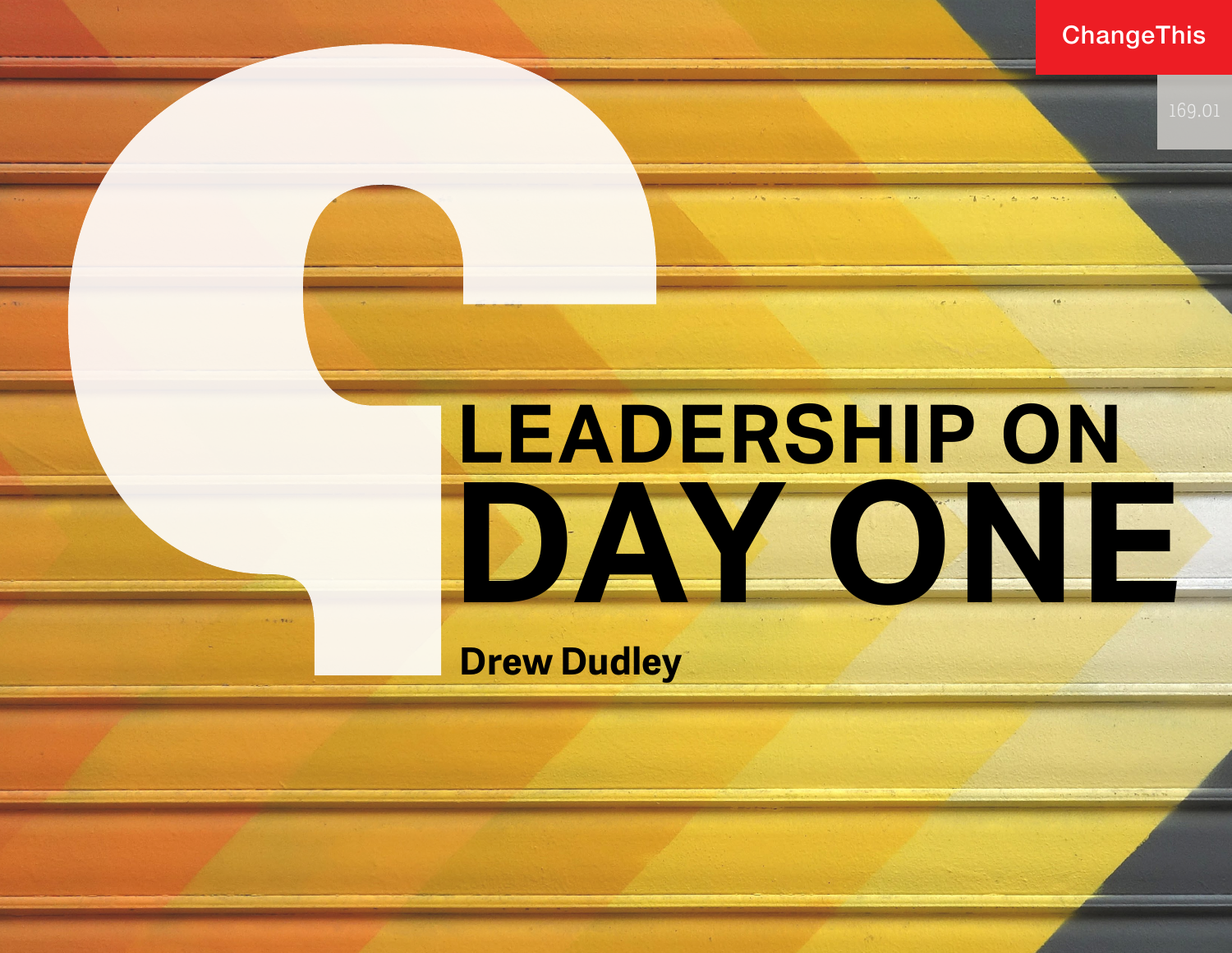# **He was straight out of central casting:** tweed blazer, oxford shirt, and

tortoise-shell glasses over which he was peering at me with a bemused expression. He looked every bit the part of the fully-tenured professor at a prestigious university.

For the past 20-minutes, he had done a poor job concealing his disinterest as I briefed he and his fellow faculty members on the foundational principles of the university's new leadership development program. When I opened the floor to questions, he jumped in immediately.

*"God, Drew, you're saying we're going to tell students that every one of them is a leader regardless of their academic performance."*

*"Well… exactly professor!" I responded. "The idea is to separate the concept of leadership from accolades and connect it to daily behaviours. Accolades come from external sources, behaviours are controlled personally."*

*"Well then," he scoffed. "I see that we've decided to lower the bar on leadership. Let's make it simple rather than encouraging people to aspire."*

Comments like that drove me to write *This is Day One: A Practical Guide to Leadership that Matters.* I am tired of the perception that words like "simple" and "accessible" are pejoratives when it comes to leadership development or represent a less important form of leadership. I am tired of seeing most of the leadership around me come from people who don't see themselves as leaders, and I am tired of watching extraordinarily impactful people dismiss the idea they are leaders because they're young, introverted, or lack titles or impressive paycheques.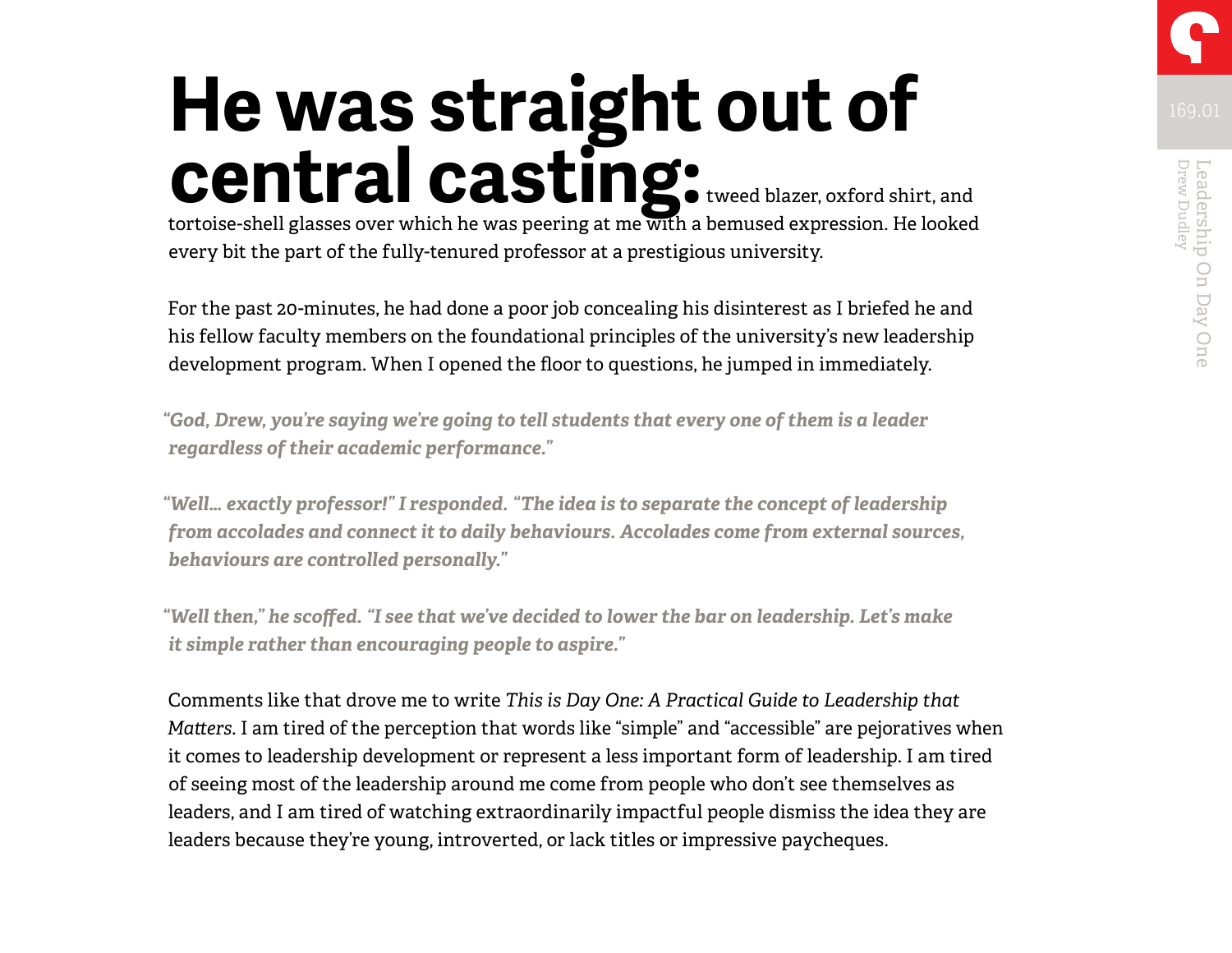I am tired of the idea that striving to be someone who impacts the lives of others positively every day isn't "aspirational."

Over the past decade I have been sharing a leadership approach that aims to meet people where they are in terms of their comfort with leadership, because whether speaking to an audience of custodial staff or a summit full of CEOs, I've seen a lot of discomfort with the concept. I've asked over 1000 audiences around the world "how many of you are comfortable with calling yourself a leader?" and less than 1% of the time have half the people in the room been willing to raise a hand. Even the CEOs, who have been given the title, often don't feel like they are someone who deserves it.

Why would they? Almost every one of them (and every one of us) went through an education system that taught the concept using giants: presidents, scientific ground-breakers, business titans, and people who conquered empires. We don't see ourselves in most of those, and their use as our foundational examples of leadership lead most of us to devalue the leadership we personally demonstrate every day: moments of impact, courage, growth, empowerment, class, and self-respect. We let those moments pass by without recognizing them or allowing ourselves to feel good about them because they pale in comparison to those of the giants we've been taught about. For better or for worse however, the things that make us feel good are the things we are driven to do each day. So, when we allow moments of leadership in our lives to pass by unrecognized and uncelebrated, we make it less likely we will prioritize repeating them. In the process we pull leadership out of our organizations, our communities, and off this planet.

And we need it. I've studied leadership my entire adult life, and I firmly believe there is no shortage of leadership on this planet. However, we are systematically ignoring a huge percentage of the leadership that surrounds us each day because we have chosen to define it too narrowly.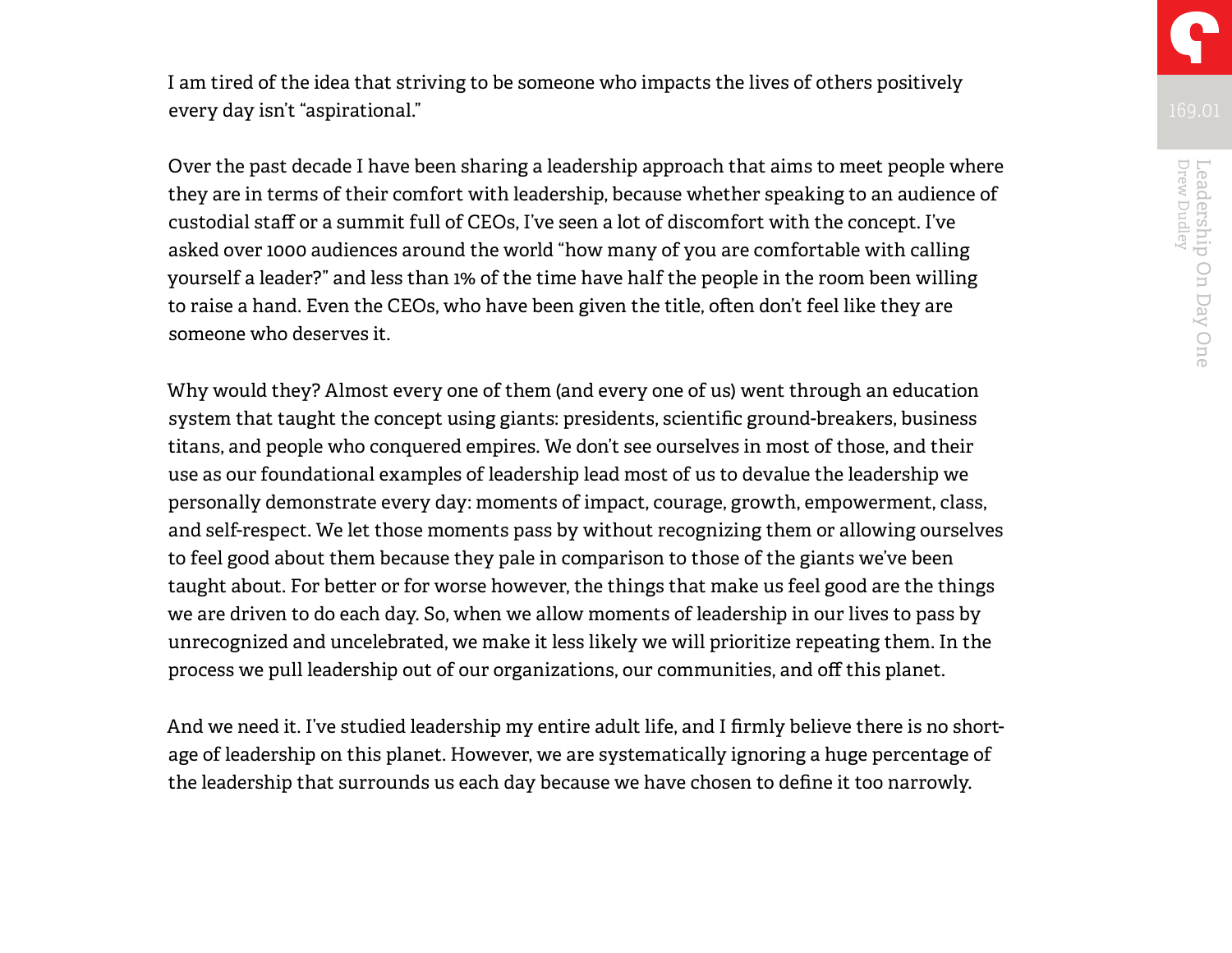To change that we need to teach a more accessible form of leadership: one that acknowledges that while not everyone can or should be a CEO or senior executive, there is a form of leadership to which we all can and should aspire. My goal is to make living that form of leadership more accessible and appealing (and as such, spread it throughout our organizations and communities) by providing a clear place to start: Day One.

I've had a lot of Day Ones in my life: I've had Day One as an entrepreneur, Day One on a weightloss voyage of over 100 pounds, and perhaps most formative, Day One of my life without alcohol. I am powerless over alcohol (step one is admitting it), and what I learned in recovery has played a key role in my approach to leadership: if you don't want to have a drink for the rest of your life you have to choose not to have a drink today. Then you must treat every day of the rest of your life as if it was Day One of your recovery.

I firmly believe there is no shortage of leadership on this planet. However, we are systematically ignoring a huge percentage of the leadership that surrounds us each day because we have chosen to define it too narrowly.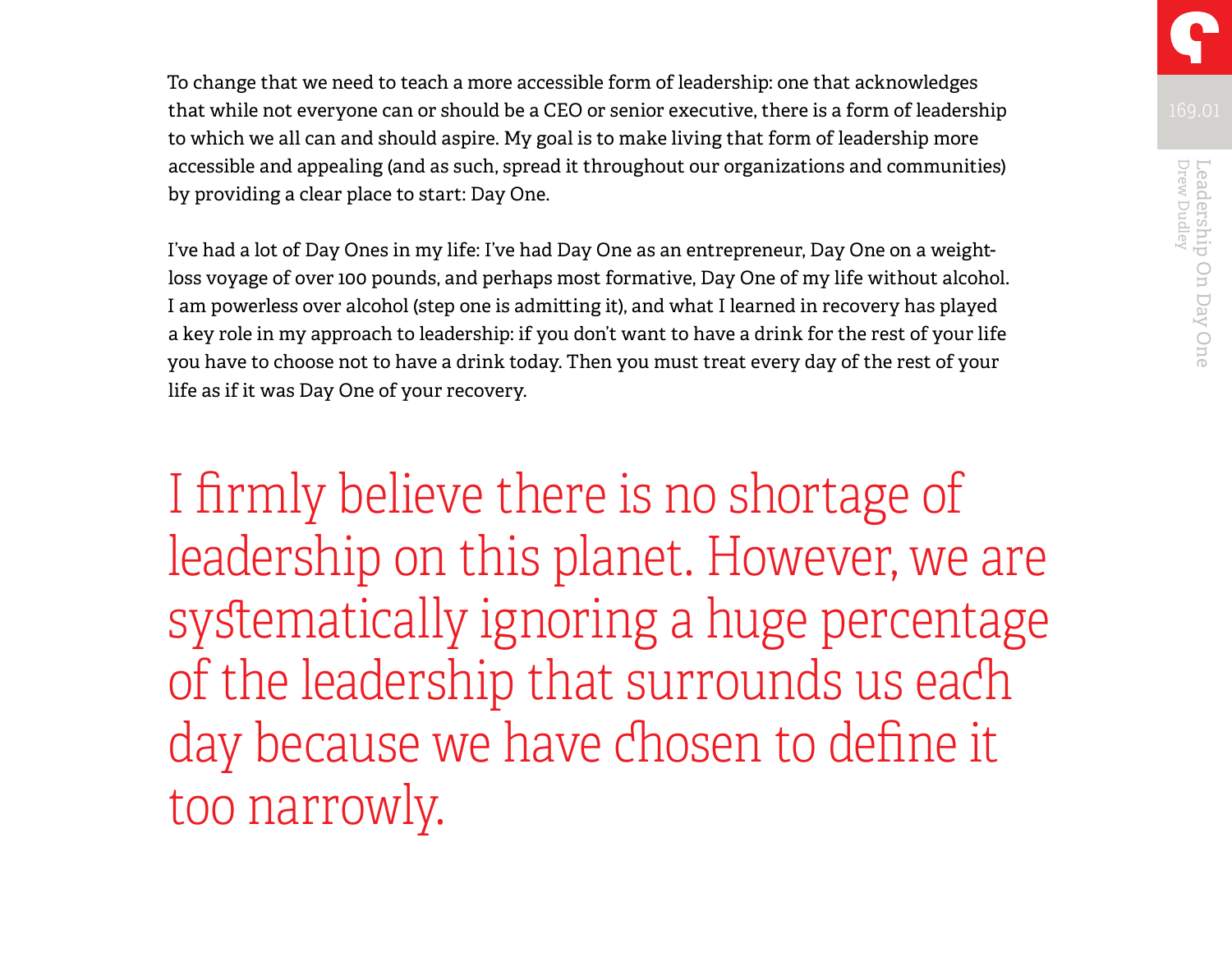Living Day One leadership means embracing the same philosophy: if you want to be a leader, choose to be a leader today. Repeat that choice every day. It doesn't matter if you failed to do it yesterday or if you've done it every day for a decade: every new day begins with a recommitment to that choice. Every single day is Day One—with the accompanying commitment, humility and forgiveness inherent in the first day of anything.

Choosing to be a leader means choosing to make certain positive impactful behaviors nonnegotiable each day. Only through disciplined repetition do your key leadership behaviors begin to happen unconsciously. When you no longer must consciously align your behavior with your values—when it happens by instinct—you have created a "personal culture of leadership," a set of expectations for yourself that become so deeply engrained they begin to control your behavior in a positive way.

I developed the Day One approach to help more people choose the right non-negotiable daily behaviors for themselves. The behaviors are different for every individual but identified and implemented the same way: The Day One approach is a common premise requiring personalized execution.

The Day One process was born when a particularly dynamic student in our leadership program repeated a powerful quote: "It's a lot easier to stand up for an ideal than it is to live up to one."

At that moment a social experiment was born. I wanted to create a process that made people (myself included) actually live up to the things for which we claimed to stand. I chose a core group of students to pick one key value and make sure we "walked the walk" by living it each day.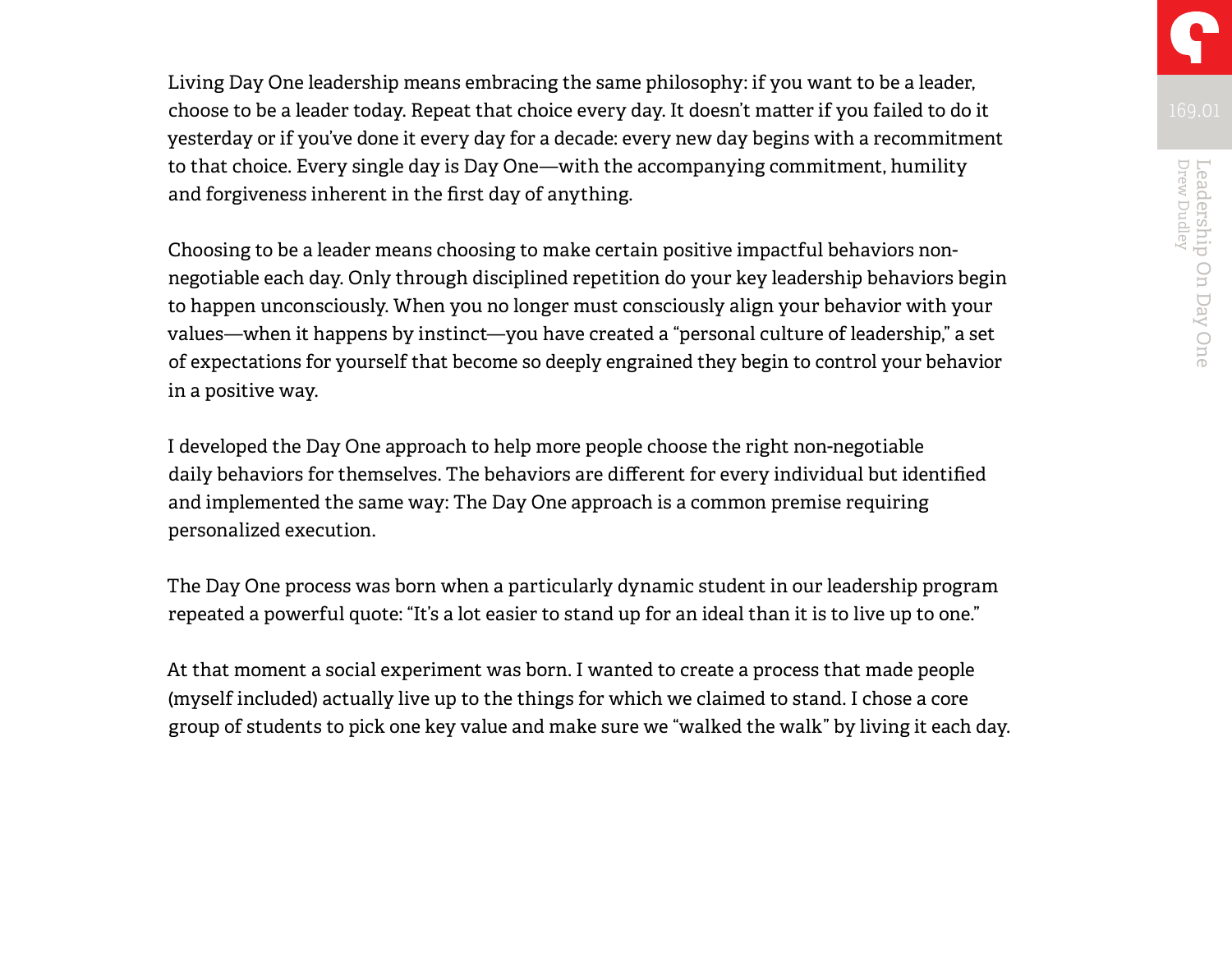## Step one was picking the value. I challenged my students with the following scenario—I encourage you to consider your answer if it were to apply to your family, company, or community:

*Imagine I give you the power to choose one value, and one value only. Whichever value you choose, every single person who is a member of this community will do at least one thing each day that embodies that value. It won't be the only value up to which people live, but it will be the only one that's guaranteed.*

The students chose "impact," defining it as "a commitment to creating moments that cause people to feel better off for having interacted with you."

The experiment was supposed to be simple enough: each student was responsible for doing at least one thing each day that created a moment of impact as we had defined it. They were to stop by my office before they left campus to let me know what they had done. I committed to doing the same thing.

It didn't take long for me to notice something, however: before they'd enter my office to provide their update the students would pause in my outer office for a few moments. I could see them thinking back over their day to identify a moment that satisfied the criteria we had established for impact. Inevitably they found one and reported it to me, but it was clear that they hadn't thought about the assignment all day. Instead, they were looking back and trying spot impact in behavior that had already happened. I have to admit I was doing the same thing. We had hoped this key value of "impact" would drive new behaviors and influence our decisions as we made them. Instead, the only new behavior was an extra stop by my office each day.

We needed a different approach, and it was born from a combination of two psychological phenomena: the Zeigarnik effect and the question-behavior effect (QBE).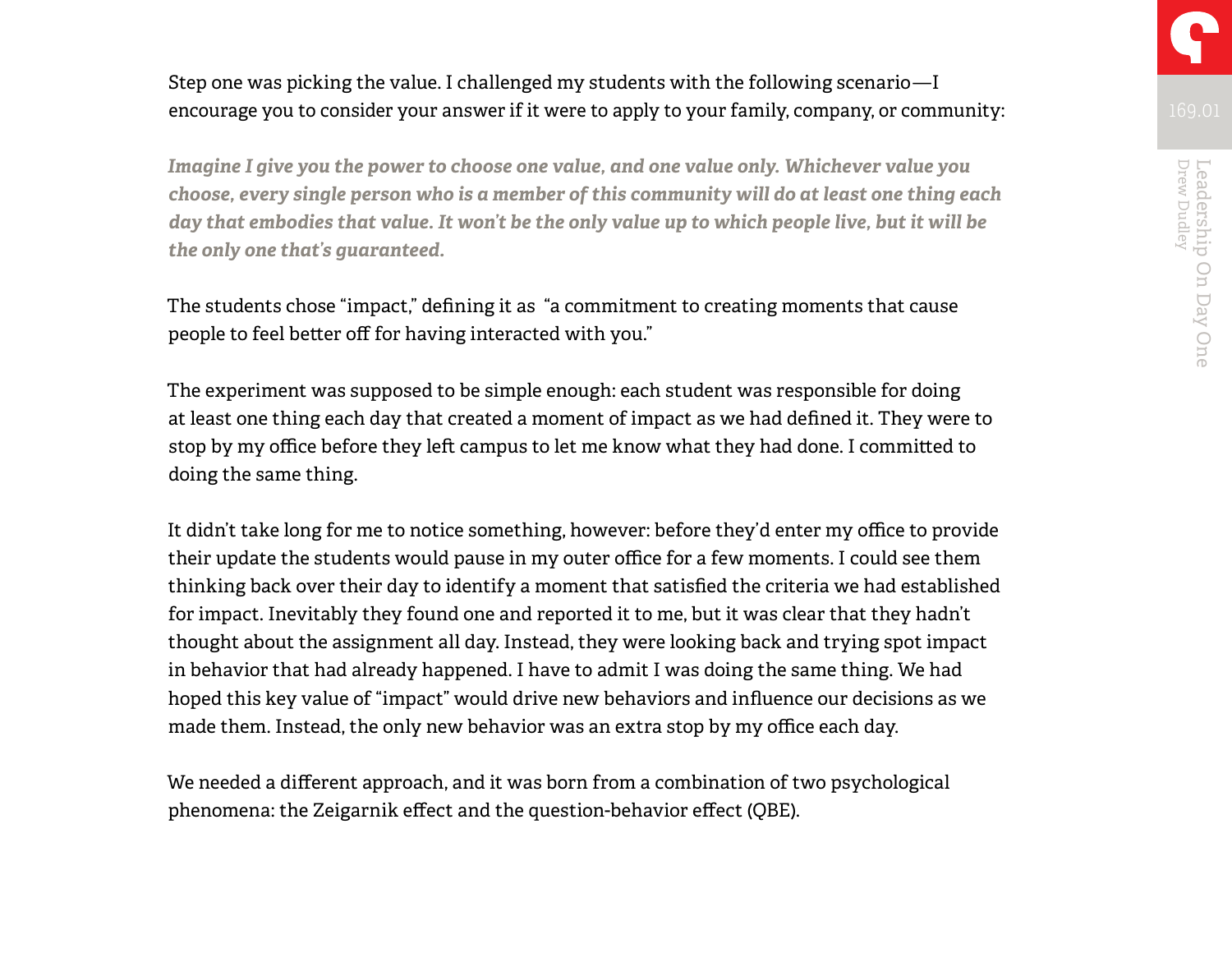The Zeigarnik effect (named for Bluma Zeigarnik, a student of legendary psychologist Kurt Lewin) notes that you're more likely to remember an incomplete or interrupted task than you are a task you've already completed. In other words, things you haven't done assume a more prominent position in your consciousness than those you have.<sup>1</sup>

The question-behavior effect (first demonstrated by Jim Sherman at Indiana University) holds that asking people questions about a behavior makes it more likely they will engage in that behavior later on.2

These two psychological effects got me thinking: if an unfinished task was going to be top of mind and questions about desired future behavior could actually cause it to happen, why don't we see if posing a specific question about impact is a more powerful driver of value-consistent behavior than the approach we were taking?

This approach changed everything. We created a question that was carefully crafted so that to answer it you would need to actually do something that would embody our definition of impact: "What have I done today to recognize someone else's leadership?" Our thinking was simple: it was unlikely someone would walk away from an interaction in which they were called a leader without feeling better off for having had that interaction. You couldn't answer the question without creating an impact.

The beautiful thing was the question was extremely broad—there were countless different ways it could be answered. Everyone seeking an answer could define leadership however they chose to do so. It allowed them to recognize others' leadership verbally, in written form, openly or anonymously. Each of us committed to answering the question each day for a week.

<sup>1.</sup> Zeigarnik, B. (1927). Über das Behalten von erledigten und uneredigten Handlungen. Psychologische Forschung. 9. 1-85. 2. Sarah Wilding, Mark Conner, Tracy Sandberg, Andrew Prestwich, Rebecca Lawton, Chantelle Wood, Eleanor Miles, Gaston Godin & Paschal Sheeran (2016) The question-behaviour effect: A theoretical and methodological review and meta-analysis, European Review of Social Psychology, 27:1, 196- 230, DOI: 10.1080/10463283.2016.1245940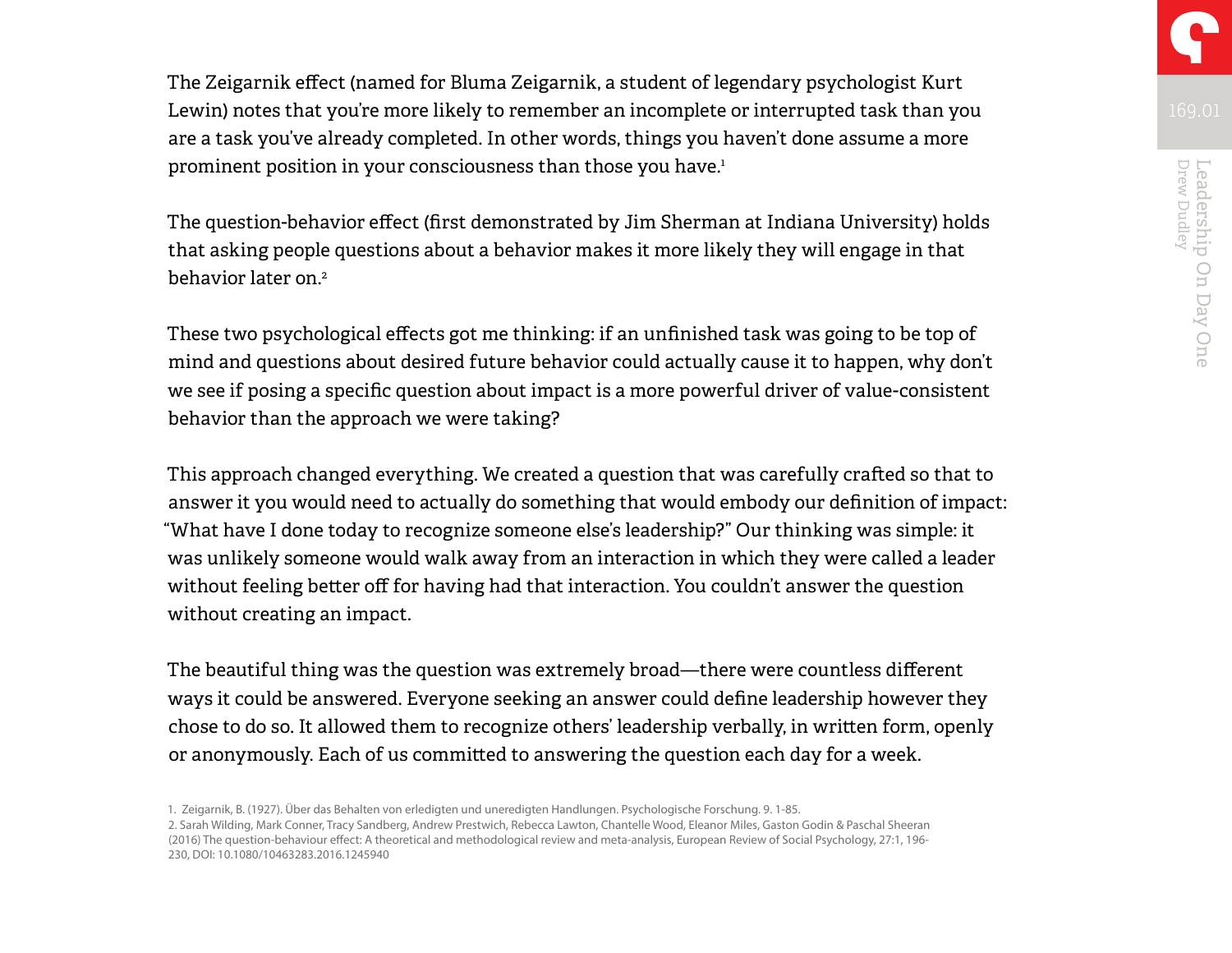The results were remarkable. When we met a week later, tears flowed as each of us recounted emotional interactions with former teachers, coaches, mentors, parents, even the wildly friendly hot dog vendor on campus. We were using that question to plan moments of impact and to seize them when we saw them because failing to answer it was causing us psychic discomfort as we carried around a key unfinished task.

That question did not change who we were or what we valued, but it did make us far more aware of how many unrecognized leaders surrounded us, and how many opportunities for impact we were presented with each day. More importantly, it made us far less likely to allow those opportunities to pass by without acting on them. It began to align what we claimed to stand for with how we were behaving.

When you no longer must consciously align your behavior with your values when it happens by instinct—you have created a "personal culture of leadership," a set of expectations for yourself that become so deeply engrained they begin to control your behavior in a positive way.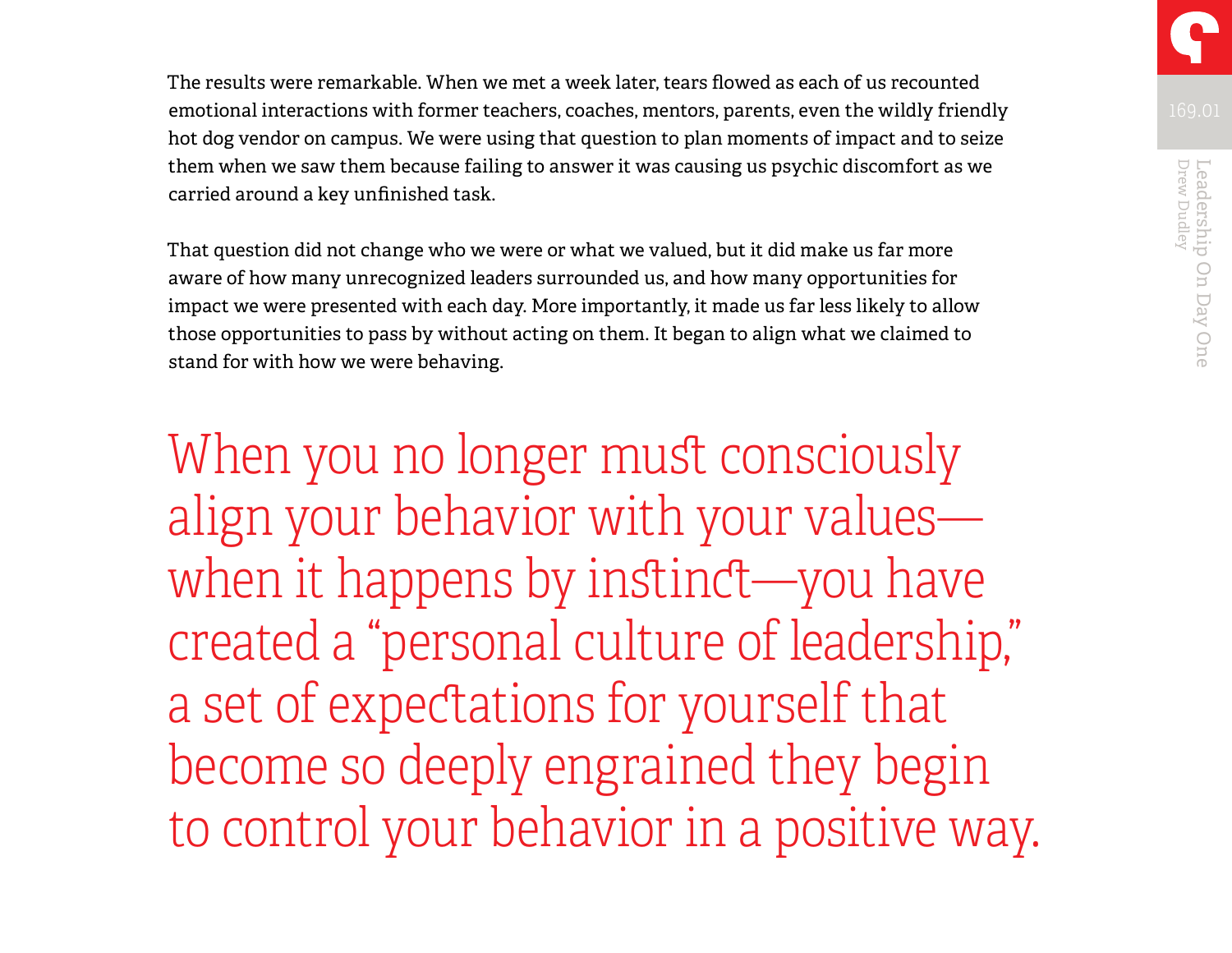This three-step process (which we named "operationalizing leadership values") is the foundation of the Day One Leadership approach:

**1. Identify the key values you wish to stand for** (these need to be surfaced through specific reflective activities).

- **2. Clearly define each value** using the phrase "<VALUE> is a commitment to…", as that phrase is almost always followed by a verb—an actual behaviour.
- **3. Create a question that will drive behaviour consistent with that value.**

As I've developed and moved through the process, six values I hope define me—and accompanying questions designed to ensure that they do—have emerged:

**Impact:** What have I done today to recognize someone else's leadership?

**Courage:** What have a tried today that I thought might not work, but I tried it anyway?

**Growth:** What did I do today to make it more likely someone would learn something?

**Empowerment:** What have I done today to make it more likely someone else will reach a goal?

**Class:** How did I elevate instead of escalate today?

**Self-respect:** What did I do today to be good to myself?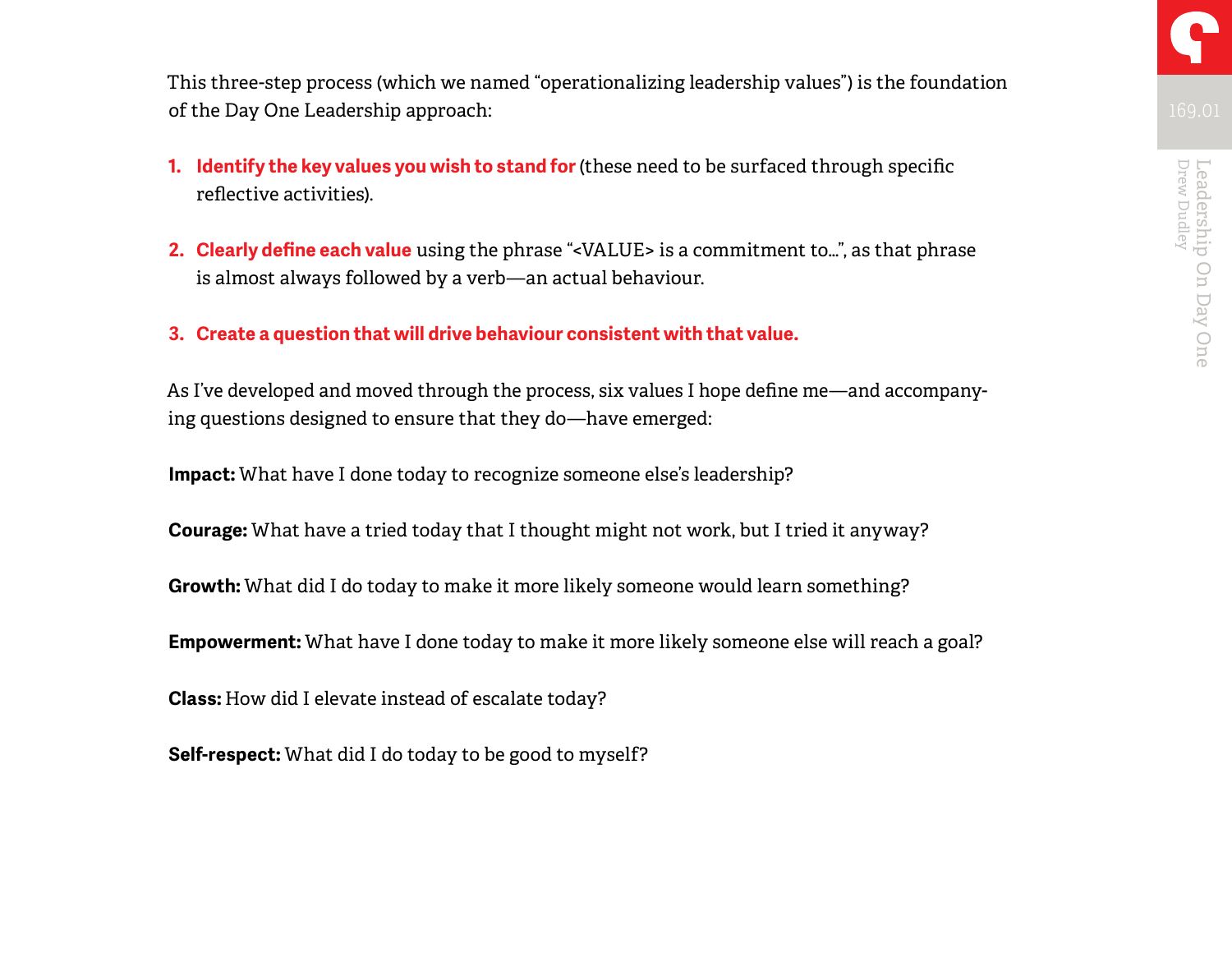These questions ensure my values influence my decisions and behaviour throughout the day. These action-driving questions are an essential part of a daily commitment to leadership for three key reasons:

- **1. They demand specificity**—they cannot be answered yes or no, but demand you are specific in the what, when, and how you engaged in certain behaviours.
- **2. They draw on psychological research** that leverages unconscious drivers of human behaviour, supporting your conscious efforts to deliver on your personal leadership commitments.
- **3. They allow for a daily assessment of your personal leadership**—a daily "leadership test" that speaks to your success at aligning your key leadership values with your behaviour.

Each person who moves through the process identifies their own values and creates their own questions that comprise their unique "leadership test" they must pass at the end of each day: you conceive of each day as Day One on your leadership journey, but each new Day One must be earned by answering at least half of your questions each day. Doing so gives you hard evidence you lived your core leadership values each day, even if everything else in your life and career blew up in your face.

My six questions continue to drive my life and my company. With a phone and laptop, I can answer all six faster than I can empty my email inbox each day. For years, however, I prioritized answering my email over deliberately planning to live the values I cared about the most: my leadership was scattershot and unconscious, not planned and deliberate. The Day One leadership process changed that.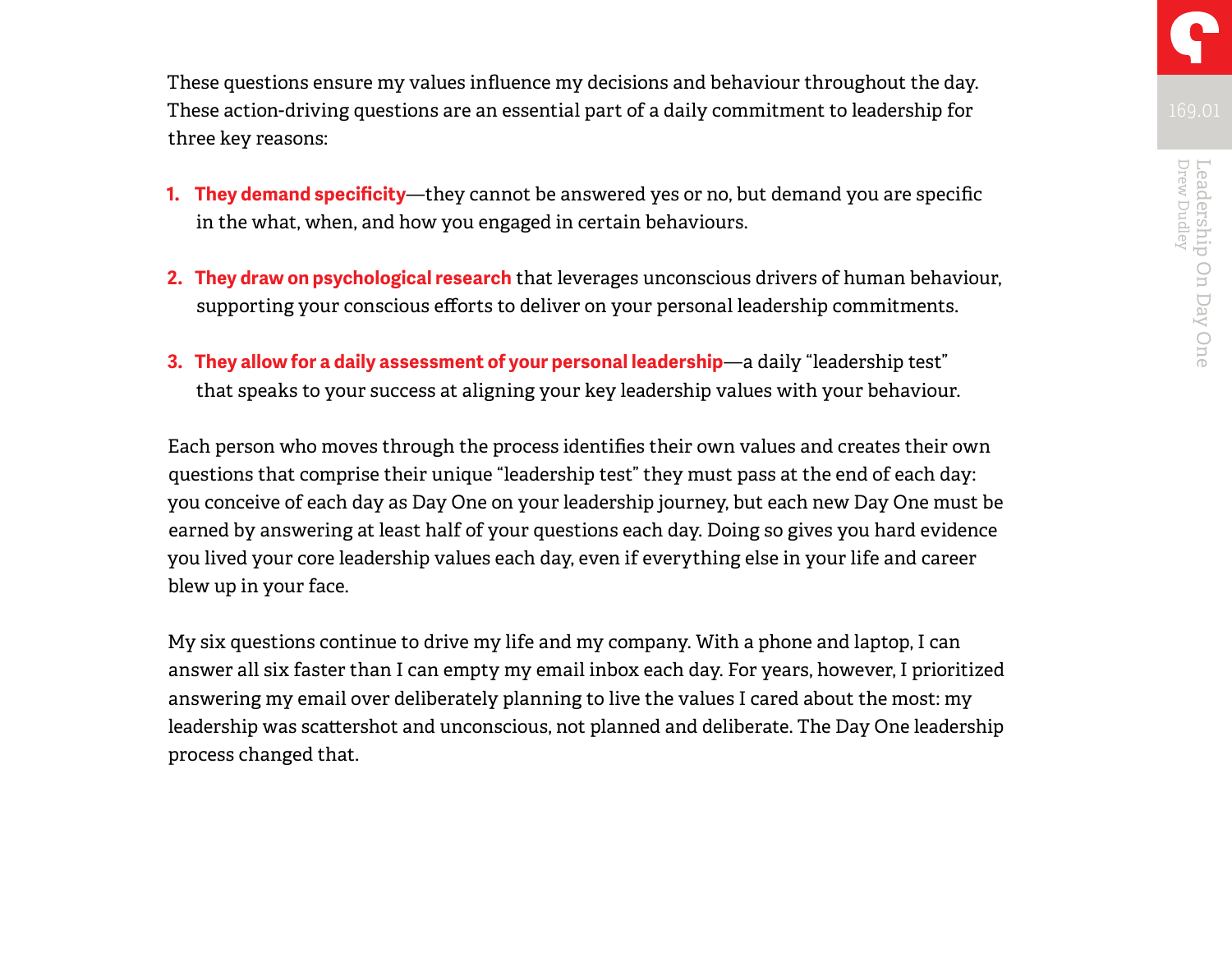The questions created by the Day One approach are about setting expectations for yourself: if you don't make clear what you expect from yourself and consistently demonstrate behavior that lives up to those expectations, no one cares what you expect from them and no one is going to deliver it. The creation, sharing, and the disciplined execution of these questions takes leadership from theory to execution. It makes core values more than words you use but cannot define, let alone consistently act upon. It drives action.

Some are initially dismissive of the simplicity of this approach, but simple doesn't mean easy. It's not unusual for high-performers to assume they've already moved beyond what it teaches... until they actually try it. That's when they realize they haven't moved beyond its principles they've skipped over them. The approach focuses on the foundational building blocks of personal leadership, so it's not glitzy. It's the miles of running in the rain before the marathon, or the hours in the gym before stepping into the ring. It is unglamorous, but essential. And the more committed you are to reinforcing the foundations of your personal leadership each day, the more you raise your capacity for high performance.

If you don't make clear what you expect from yourself and consistently demonstrate behavior that lives up to those expectations, no one cares what you expect from them and no one is going to deliver it.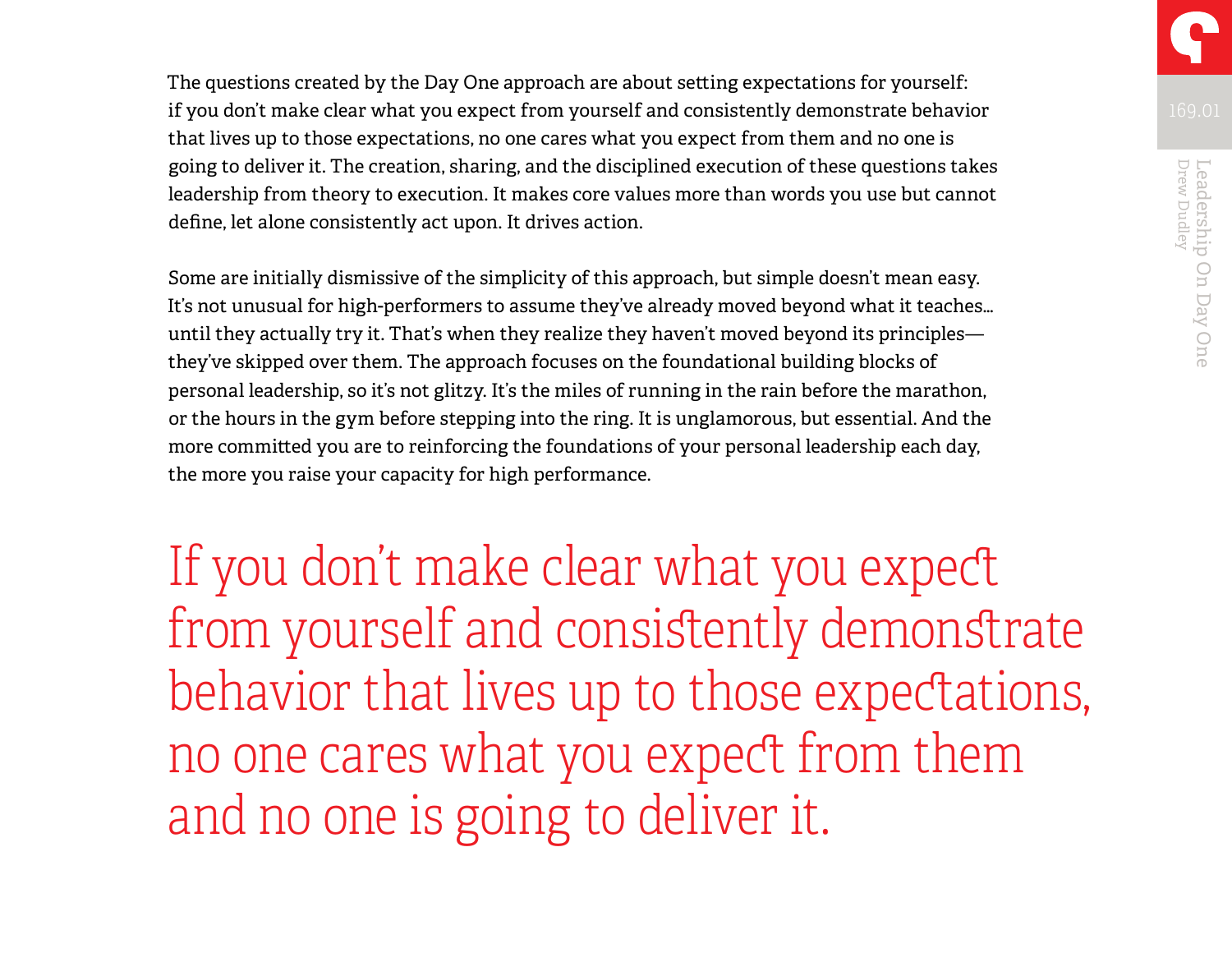So, let me be clear: you can be incredibly accomplished without doing this. You can be wildly talented without doing this. You can be intellectually brilliant, remarkably driven, tremendously well compensated, and widely respected without doing this; but you cannot reach your full capacity for leading yourself or a team of people to peak performance without consistently stating and living up to a clear set of personal leadership values. Research has shown that personal value clarity is linked to improved pride, performance, commitment, and satisfaction and identifying our core values and the values of those we lead is an underutilized tool in our quest to be our best selves and to bring out the best in others.

Leaders should embrace the idea that who you want to be each day should be prioritized over what you have to do. You must be willing to identify and commit to specific personal leadership behaviors that are non-negotiable each day, that cannot be put aside in the name of your to-do list. It's not an either/or situation, however: a significant tenet of this approach is identifying how you can engage in those behaviors through your work, so it doesn't involve compromising your commitment to your career.

People who have worked 90 hours per week and sacrificed their relationships for a corner office or dropped 150-grand on a degree sometimes see a broader definition of leadership as inferring "you're not so special after all," and push back. I'm not trying to devalue traditional definitions of leadership or tell anyone who has worked hard to get ahead or set themselves apart that they are any less impressive or deserving of what they've achieved. What I am arguing is that there is a form of leadership to which everyone can and should aspire, and that the majority of people in our organizations minimize their potential impact on the organization and their colleagues. At the same time, many people who occupy C-Suites can't define their core leadership values or identify a single act they undertook today to live up to those values.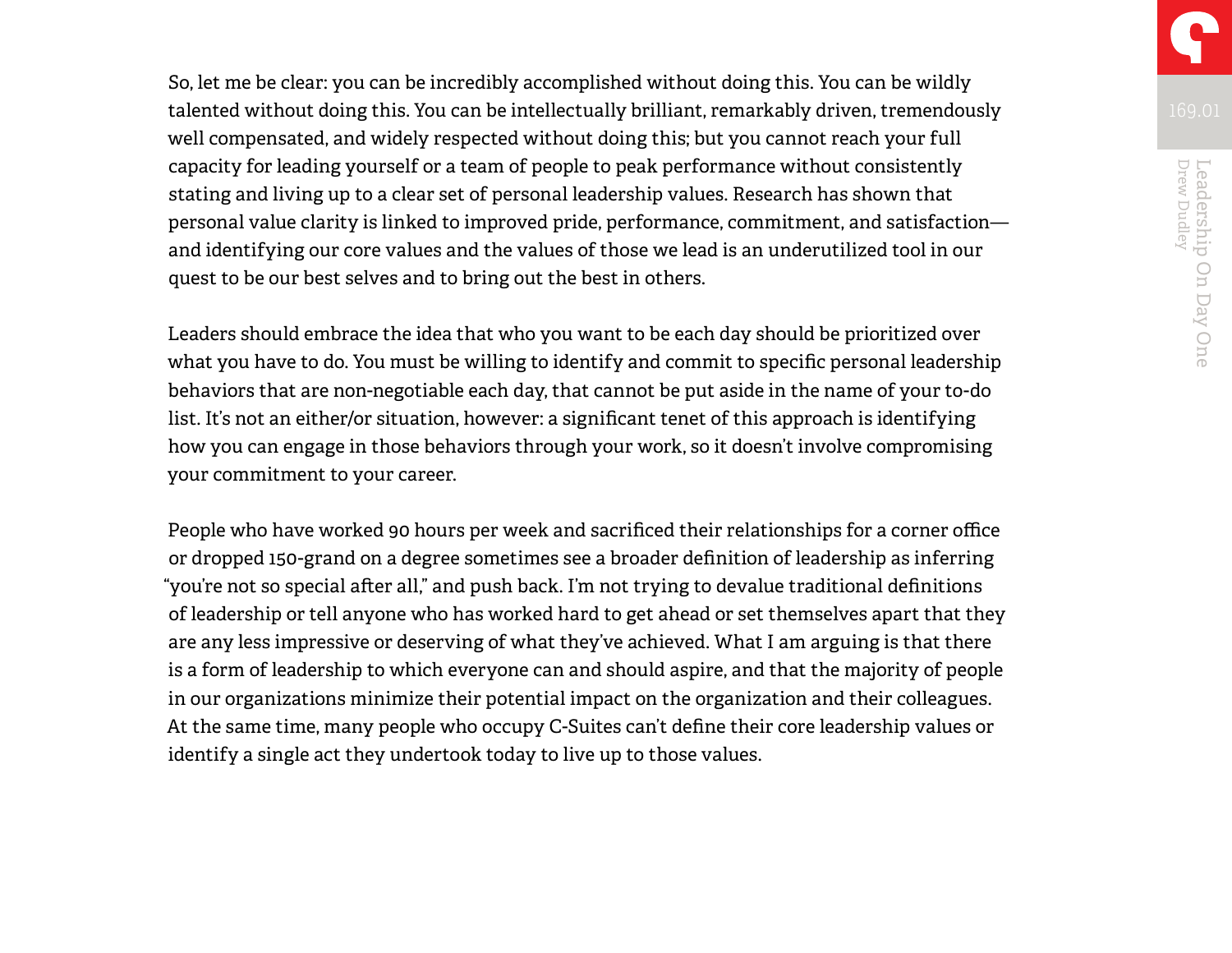When we reframe leadership as being evaluated on a daily basis—determined solely by how any one person is behaving today, not what they've accomplished over time—we reinforce the idea that everyone starts at the same place each day, with an obligation (and the ability) to positively impact the people, organizations, and communities around them.

## **Leadership is a daily choice: a choice everyone can make, starting today, on Day One.**